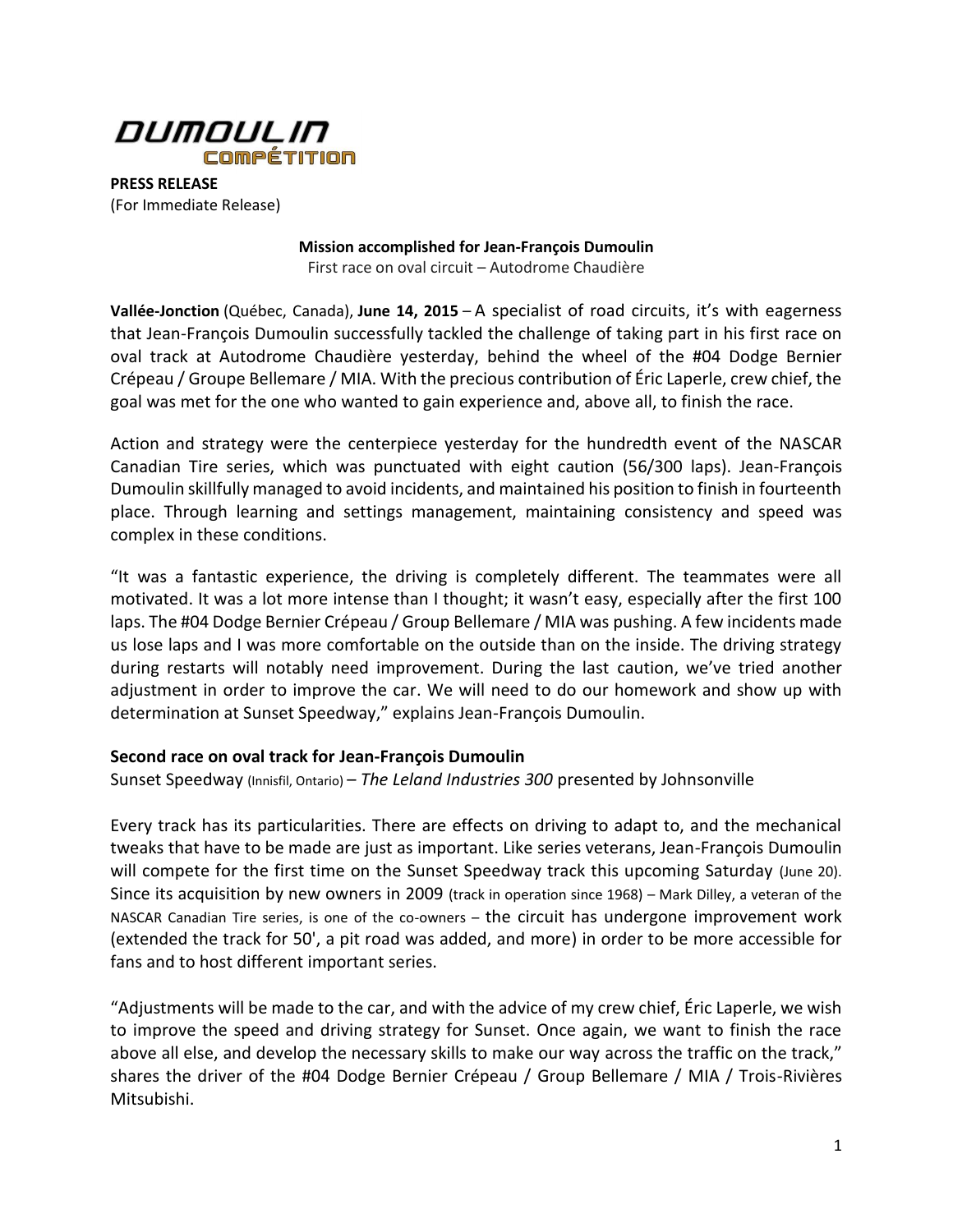\***Race results** below and here: [http://hometracks.nascar.com/061315\\_Chaudiere\\_NCATS\\_Results](http://hometracks.nascar.com/061315_Chaudiere_NCATS_Results) \*The race will be **broadcast** on TSN on June 21 at 12 p.m. and on July 3 at 10 p.m on RDS2.

#### **FEATS AND HIGHLIGHTS JEAN-FRANÇOIS DUMOULIN**

First **podium** in the NASCAR Canadian Tire series on May 17, 2015 (3<sup>rd</sup> place – Canadian Tire Motorsport Park)

- The first Quebec-born driver to win twice the **Rolex 24 in Daytona**; 2004 (SGS and 2007 (GT).
- The youngest racer to have been part of the **Player's Development Team.**
- Champion of the **Grand-Am Continental Tire Sports Car Challenge GS**, USA in 2003 (9 podiums).
- Champion of the **Grand-Am Continental Tire Sport Car Challenge ST**, USA in 2002 (5 podiums).
- In Montreal's 2009 edition of **Nascar Nationwide**, he finished his first race in the 7th position aboard a badly damaged car and wins the heart of numerous fans and reporters.
- In 2000, earns a 2nd place championship win in the **Motorola Cup Series** in which he racked a 1st podium after having begun the race 52nd at the Molson Indy event in Ontario, Canada.

**Bernier Crepeau Chrysler Fiat**: With 25 years of experience, the family business has built an enviable reputation in the field of vehicle acquisition. If the future of this company is linked to the loyalty of its customers, it is also held by the reliability and strong communication of its team. This team is at your disposal, ready to listen to you, to hear you. Passion, care, and determination. A team willing to go the extra mile, with its ears wide open. [http://www.berniercrepeau.com/.](http://www.berniercrepeau.com/)

**Trois-Rivières Mitsubishi** is proud to be one of the first Mitsubishi dealers in Canada (opening in 2002). The commitment from Mitsubishi is defined by the quality, reliability and durability of its vehicles, notably with their 10-year warranty, the best in the industry! Pride, integrity and respect are the values of the Trois-Rivières Mitsubishi team. [www.troisrivieresmitsubishi.com](http://www.troisrivieresmitsubishi.com/)

**WeatherTech Canada** designs, develops and produces high quality, digitally custom fit automotive accessories; including FloorLiners, All-Weather Floor Mats, Cargo Liners, TechLiners and No-Drill Mudflaps. All products are made in the USA on North American machinery and are sold to both end user consumers as well as car manufacturers. Engineers use the newest technology available to measure the geometric complexity of the vehicle ensuring a constantly perfect fit. **WeatherTech**… Where Technology and All Weather Protection meet! **Meet LP Dumoulin on** [www.weatherTech.ca.](http://www.weathertech.ca/)

**Group Bellemare**: Competitive and dynamic, Thomas Bellemare's innovative and growing family team is ready to take on any challenge. With support from senior members and a qualified team of managers, the third-generation Bellemares are reaching new heights. Built upon a solid past, the company moves forward with an exceptional team of experts and seeks a select group of clients. Our clients continue to benefit from our wide variety of services that target a large number of sectors. As a result, our visibility is constantly on the rise. Working with the Bellemare team has become a measure of success. Start off right by choosing a winning team[! www.groupebellemare.com](http://www.groupebellemare.com/)

**MIA – Motorsports In Action**: With over 50 years of combined Motorsport experience, MIA is making a name for itself in the industry in "La Belle Province". Being trackside, situated at Autodrome St-Eustache, gives our clients "real time" results, testing their vehicles. One stop shopping is our strength, from highend mechanics, exotic automotive maintenance, complete race car building and design to prestige paint and meticulous detailing. "Leave it, then enjoy it!" [http://motorsportsinaction.com.](http://motorsportsinaction.com/)

### **"Passion – Performance – Partnerships"**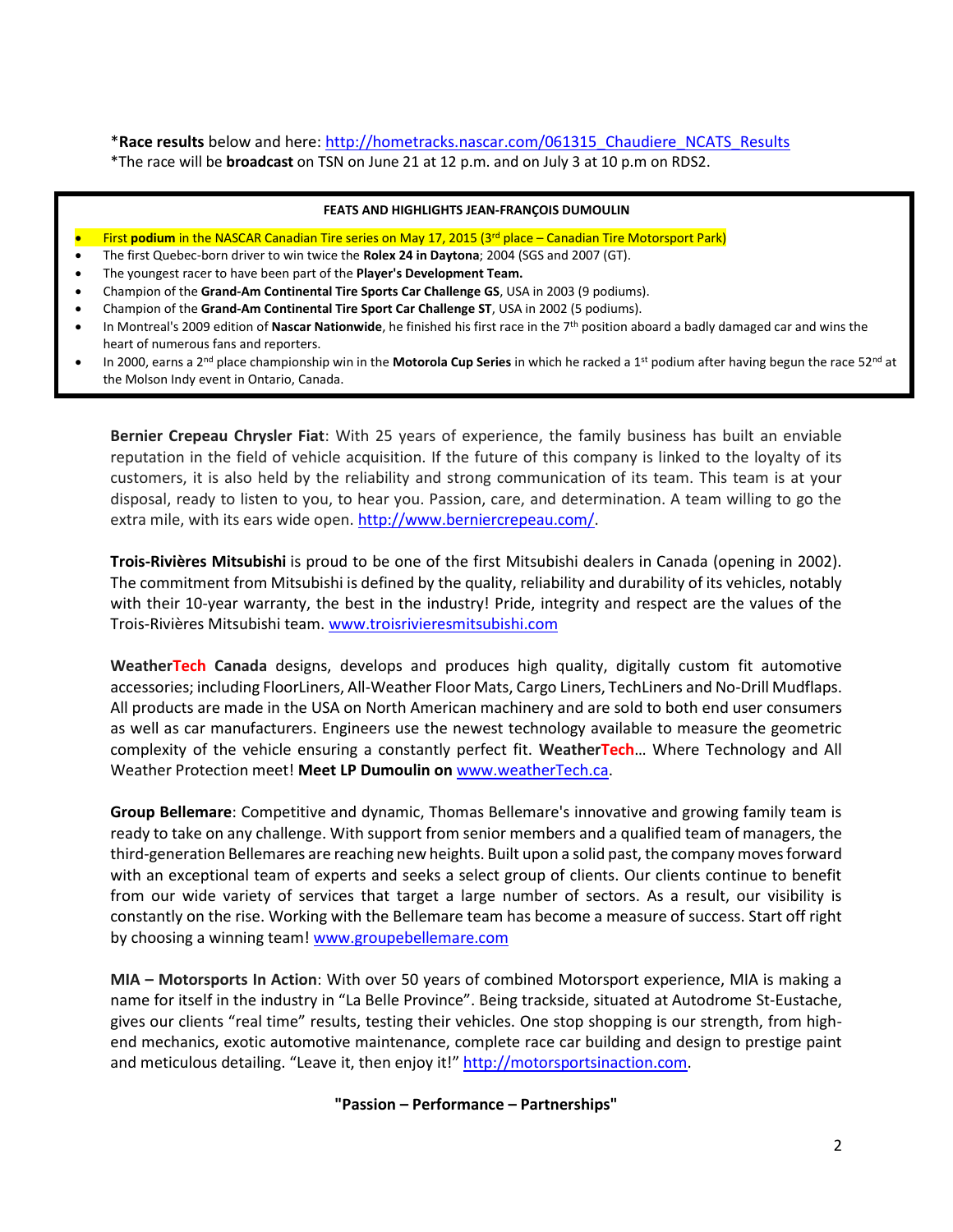#### **WEBSITES:**

Bernier Crépeau Chrysler Fiat [: www.berniercrepeau.com](http://www.berniercrepeau.com/) Trois-Rivières Mitsubishi : [www.troisrivieresmitsubishi.com](http://www.troisrivieresmitsubishi.com/) Groupe Bellemare : [www.groupebellemare.com/](http://www.groupebellemare.com/) MIA - Motorsports In Action :<http://motorsportsinaction.com/> Sunset Speedway [: http://www.sunsetspeedway.ca/](http://www.sunsetspeedway.ca/) Autodrome Chaudière: <http://autodromechaudiere.ca/> Dumoulin Compétition : [www.dumoulincompetition.com](http://www.dumoulincompetition.com/) King Autosport : <http://kingautosport.ca/> Série NASCAR Canadian Tire : [http://hometracks.nascar.com/series/canadian\\_tire\\_series](http://hometracks.nascar.com/series/canadian_tire_series) Facebook : <http://www.facebook.com/dumoulincompetition> Twitter: @DumoulinDC / @jf\_dumoulin / @DumoulinLP Youtube : <http://www.youtube.com/user/dumoulincompetition>